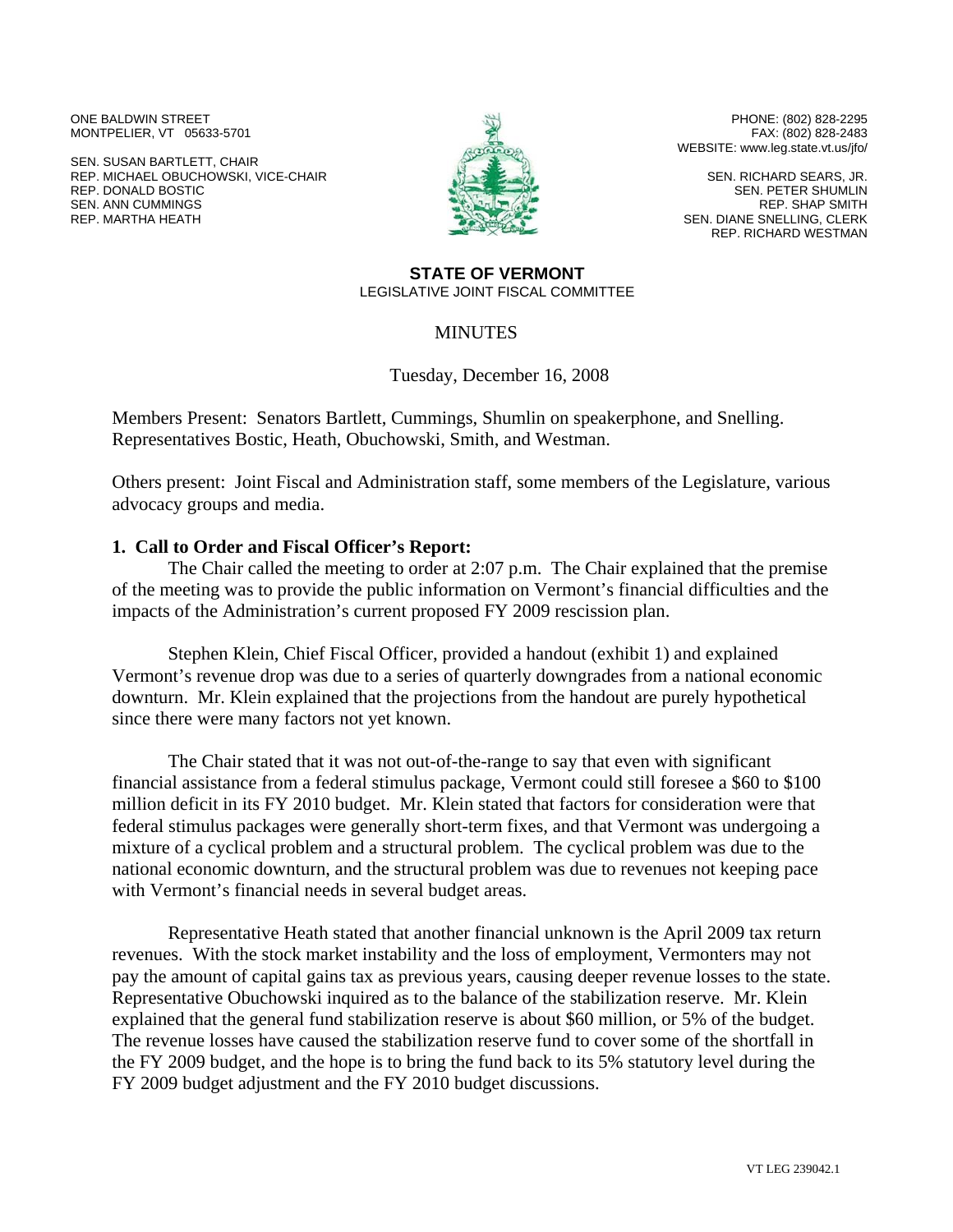Legislative Joint Fiscal Committee December 16, 2008 Minutes Page 2 of 3

Representative Heath commented that there was no need to directly expend stabilization funds as there was a mechanism in place for automatic transfers to the general fund at the end of the year when the budget revenues are not sufficient to cover the appropriated amount. Mr. Klein also pointed out that while FY 2009 cash flows allowed for no short-term borrowing, it was almost assured that Vermont would need to use short-term borrowing for its FY 2010 budget to deal with month-to-month differences between revenue received and spending needs. Every 1% decrease in revenue translates to a \$11-million reduction in the state budget.

## **2. Fiscal Overview Context**

 Secretary Lunderville handed out a cover letter (exhibit 2) of introductory remarks on the proposed rescission plan. He recommended that raising additional revenues was not an option but instead encourages work toward reducing spending through restructuring state government. Secretary Lunderville agreed that the federal stimulus package was currently an unknown at this time. Secretary Lunderville explained that the preliminary date for the Governor to give his FY 2010 budget address was January 22, 2009.

Representative Smith confirmed that the Committee had discussed the Administration's entire FY 2009 rescission package, totaling \$37 million, but the Committee foresaw too many large policy ramifications and, instead, gave preliminary support for \$19 million in rescissions. The Chair asked whether the entire proposed \$37 million would be available to the public. Secretary Lunderville offered to work with the Joint Fiscal staff to prepare a document.

## **3. Presentation of Administration's Proposed FY 2009 Rescission Package**

 Commissioner Reardon handed out three documents (exhibits 3a., 3b., 3c.) and gave a line-by-line of the proposed rescission plan. Other Administration staff utilized during the presentation were Joan Senecal, Commissioner of the Department of Disabilities, Aging & Independent Living; Michael Hartman, Commissioner of the Department of Mental Health; Dr. Wendy Davis, Commissioner of the Department of Health; John Wood, Secretary of the Agency of Natural Resources; Anson Tebbetts, Deputy Secretary of Agriculture, Food and Markets; and Jim Saudade, Deputy Secretary of the Agency of Commerce & Community Development.

Commissioner Reardon explained two corrections made to documents put forth on the Administrations website. Changes included agriculture, student assistance counselors, and chiropractic. He agreed to communicate with the Judiciary Branch regarding Representative Heath's request for information on the impacts of services when those reductions were released.

Representative Heath pointed out that the impact statements on services for agriculture were not specific. Deputy Secretary Tebbetts explained there were three employee layoffs that included an animal health specialist in the Northeast Kingdom; a research person that worked on milk pricing with the milk commission on a part-time basis and who also worked with the agricultural fairs on stipends; and a lab tester who doubled as an administrative support person. Other reductions included a reduced amount of grants for the nutrient management plans for farms, leaving open a position in the Clean and Clear program, and not filling a pending retirement within the Agency's information technology sector.